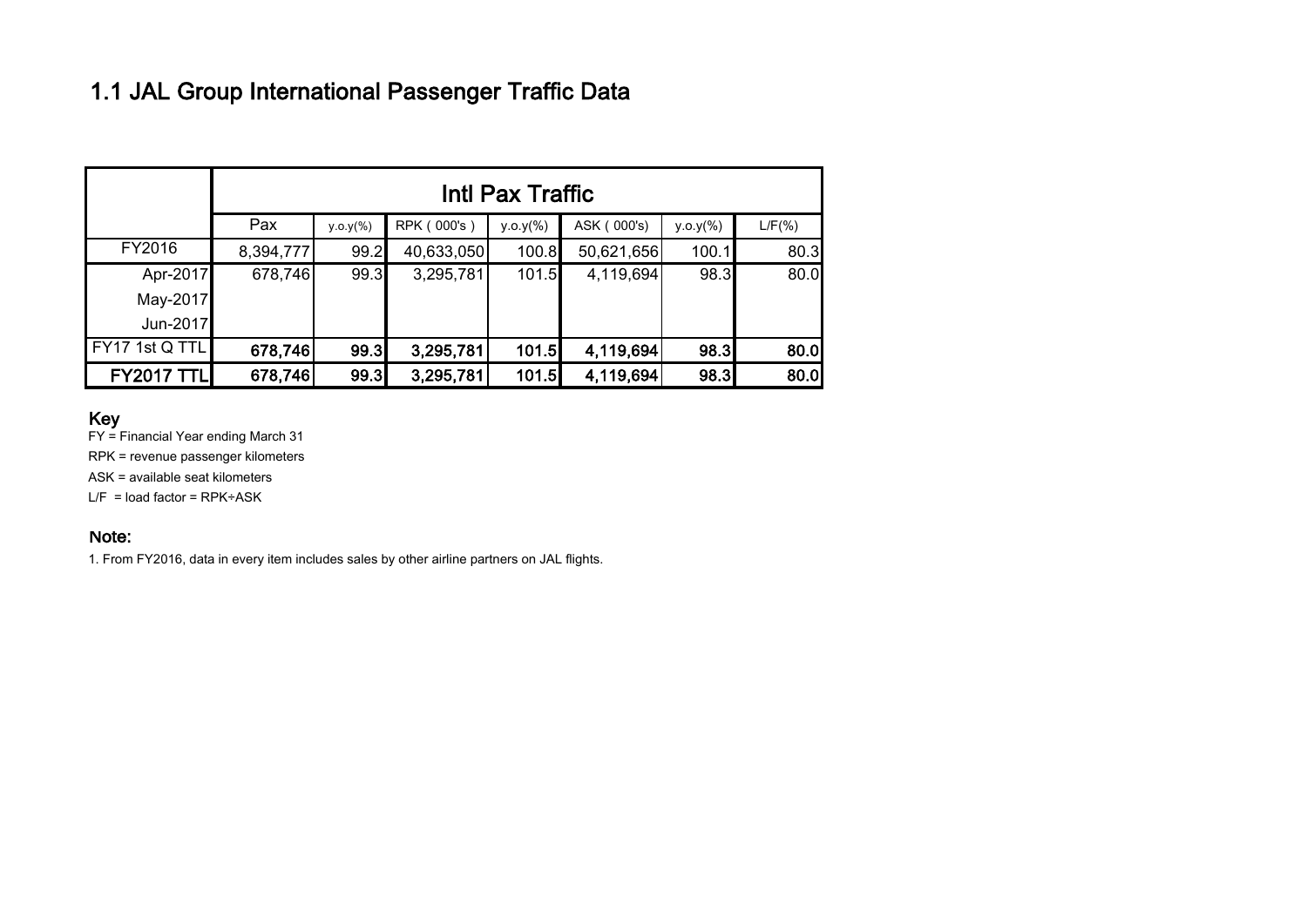### 1.2 Monthly International Passenger Route Traffic Data

|                  |                | Previous Year<br>Apr-2017 |             |             |              |             |             |           |           |
|------------------|----------------|---------------------------|-------------|-------------|--------------|-------------|-------------|-----------|-----------|
|                  | Routes         | Pax                       | $y.o.y(\%)$ | RPK (000's) | $y.o.y(\% )$ | ASK (000's) | $y.o.y(\%)$ | $L/F(\%)$ | $L/F(\%)$ |
|                  | America        | 97,492                    | 108.6       | 929,922     | 109.1        | 1,228,995   | 105.4       | 75.7      | 73.1      |
|                  | Europe         | 60,026                    | 114.0       | 541,152     | 112.8        | 650,896     | 104.9       | 83.1      | 77.3      |
|                  | Southeast Asia | 277,394                   | 99.3        | 1,057,025   | 100.3        | 1,242,579   | 96.2        | 85.1      | 81.6      |
| <b>JAL Group</b> | Oceania        | 9,532                     | 76.8        | 73,434      | 77.4         | 94,790      | 78.2        | 77.5      | 78.3      |
|                  | Hawaii/Guam    | 76,864                    | 89.5        | 434,219     | 87.6         | 557,234     | 87.7        | 77.9      | 78.0      |
|                  | Korea          | 47,850                    | 96.2        | 54,972      | 96.1         | 71,282      | 99.7        | 77.1      | 80.0      |
|                  | China          | 109,362                   | 96.5        | 204,768     | 96.8         | 273,649     | 96.9        | 74.8      | 74.9      |
|                  | Total          | 678,746                   | 99.3        | 3,295,781   | 101.5        | 4,119,694   | 98.3        | 80.0      | 77.5      |

Key

RPK = revenue passenger kilometers

ASK = available seat kilometers

 $L/F =$  load factor = RPK $\div$ ASK

#### Note:

1. From FY2016, data in every item includes sales by other airline partners on JAL flights.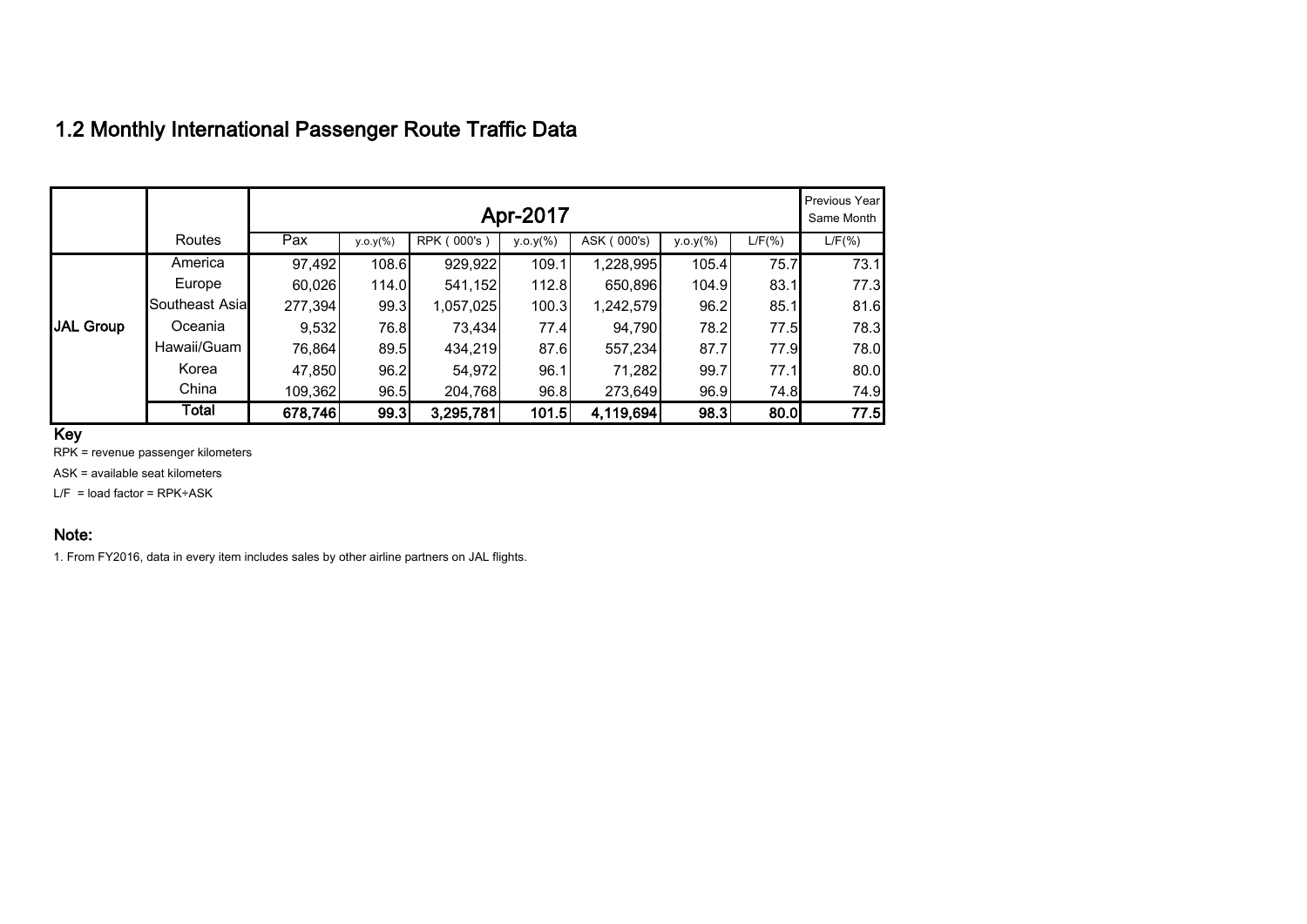# 2. JAL Group Total Domestic Pax Traffic

Combined domestic traffic statistics of the JAL Group, including: JAL,JTA,J-AIR, JAC, RAC and HAC

|                   | Dom Pax Traffic |             |             |             |             |             |           |  |
|-------------------|-----------------|-------------|-------------|-------------|-------------|-------------|-----------|--|
|                   | Pax             | $y.o.y(\%)$ | RPK (000's) | $y.o.y(\%)$ | ASK (000's) | $y.o.y(\%)$ | $L/F(\%)$ |  |
| FY2016            | 32,570,397      | 101.4       | 24,550,154  | 100.9       | 35,423,513  | 98.8        | 69.3      |  |
| Apr-2017          | 2,539,492       | 106.0       | 1,902,217   | 105.9       | 2,893,640   | 100.5       | 65.7      |  |
| May-2017          |                 |             |             |             |             |             |           |  |
| Jun-2017          |                 |             |             |             |             |             |           |  |
| FY17 1st Q TTL    | 2,539,492       | 106.0       | 1,902,217   | 105.9       | 2,893,640   | 100.5       | 65.7      |  |
| <b>FY2017 TTL</b> | 2,539,492       | 106.0       | 1,902,217   | 105.9       | 2,893,640   | 100.5       | 65.7      |  |

### Key

FY = Financial Year ending March 31

RPK = revenue passenger kilometers

ASK = available seat kilometers

 $L/F =$  load factor = RPK $\div$ ASK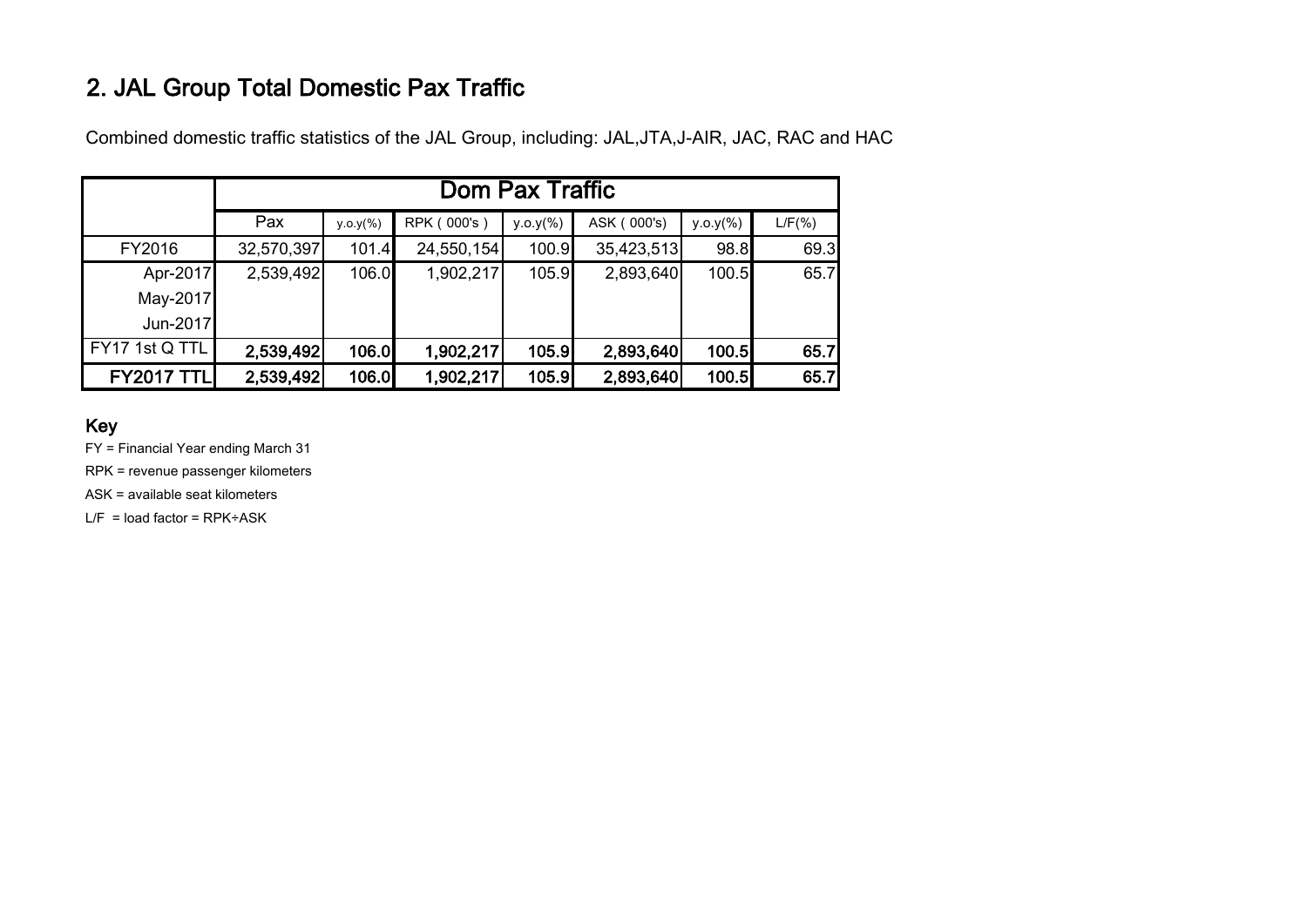# 3. JAL Group Cargo Traffic Data

|                   |         |              | International |              | <b>Domestic</b> |              |        |             |  |
|-------------------|---------|--------------|---------------|--------------|-----------------|--------------|--------|-------------|--|
|                   | Cargo   |              | Mail          |              | Cargo           |              | Mail   |             |  |
|                   | Ton     | $y.o.y(\% )$ | Ton           | $y.o.y(\% )$ | Ton             | $y.o.y(\% )$ | Ton    | $y.o.y(\%)$ |  |
| FY2016            | 321,461 | 109.4        | 36,458        | 103.5        | 390,677         | 98.9         | 31,948 | 101.1       |  |
| Apr-2017          | 30,496  | 125.2        | 2,645         | 86.8         | 33,057          | 100.2        | 2,483  | 91.7        |  |
| May-2017          |         |              |               |              |                 |              |        |             |  |
| Jun-2017          |         |              |               |              |                 |              |        |             |  |
| FY17 1st Q TTL    | 30,496  | 125.2        | 2,645         | 86.8         | 33,057          | 100.2        | 2,483  | 91.7        |  |
| <b>FY2017 TTL</b> | 30,496  | 125.2        | 2,645         | 86.8         | 33,057          | 100.2        | 2,483  | 91.7        |  |

Combined traffic statistics of the JAL Group, including: JAL, JTA, J-AIR, JAC, RAC and HAC

### Key

FY = Financial Year ending March 31